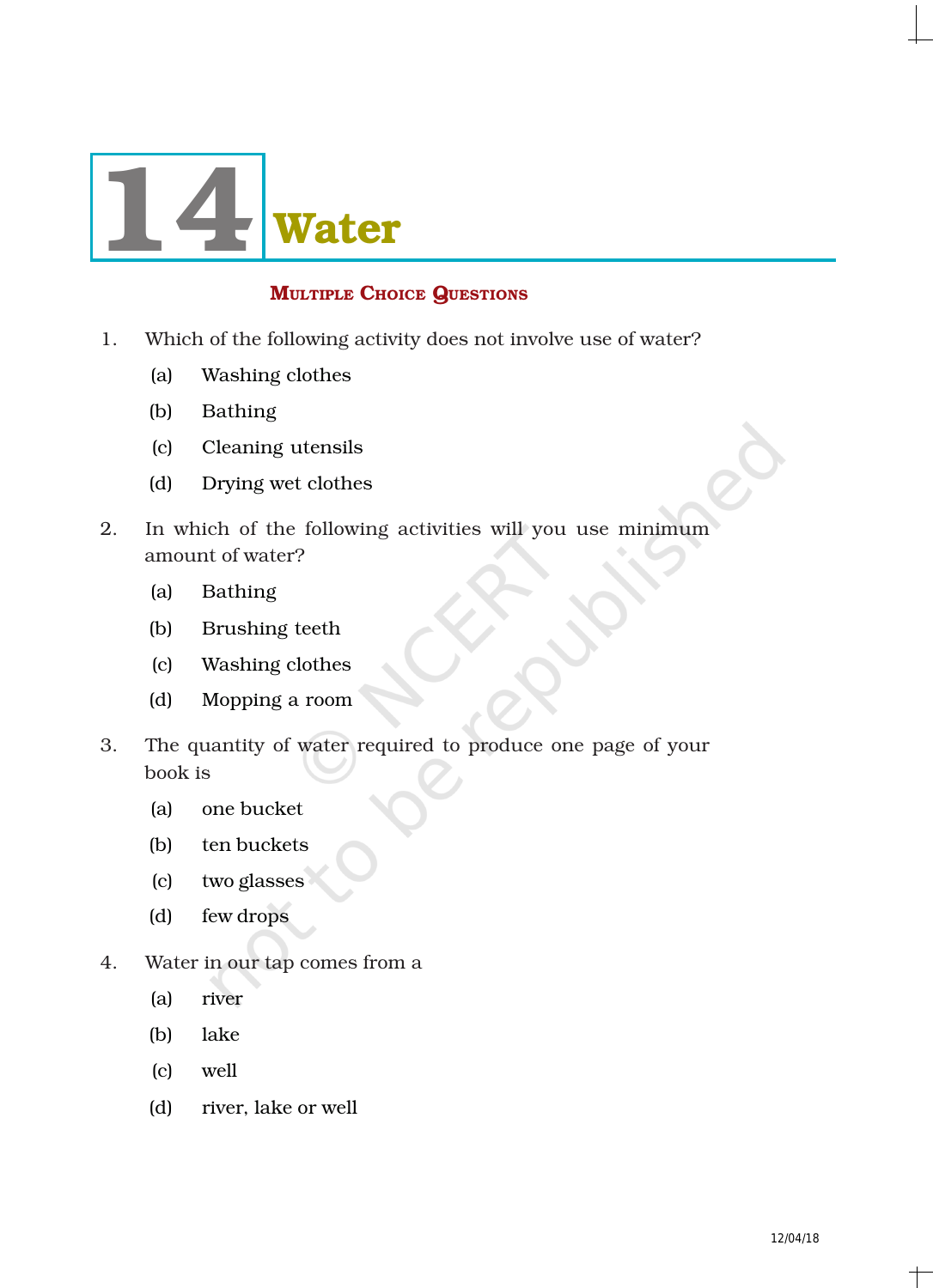- 5. In which of the following case evaporation of water will be slowest?
	- (a) A tray of water kept in sunlight.
	- (b) A kettle of water kept on a burner.
	- (c) A glass of water kept in a room.
	- (d) A bucket of water kept on rooftop.
- 6. Transpiration is a process in which plants
	- (a) receive water from soil.
	- (b) absorb water vapour from air.
	- (c) prepare food from water.
	- (d) release water vapour.
- 7. Clouds are
	- (a) tiny drops of water floating in air.
	- (b) mixture of dust and water vapour.
	- (c) particles of water vapour.
	- (d) rain drops in air.
- 8. Wells are fed by
	- (a) pond water.
	- (b) lake water.
	- (c) rain water.
	- (d) ground water.
- 9. Floods cause extensive damage to
	- (a) crops.
	- (b) property and human life.
	- (c) domestic animals.
	- (d) all of the above.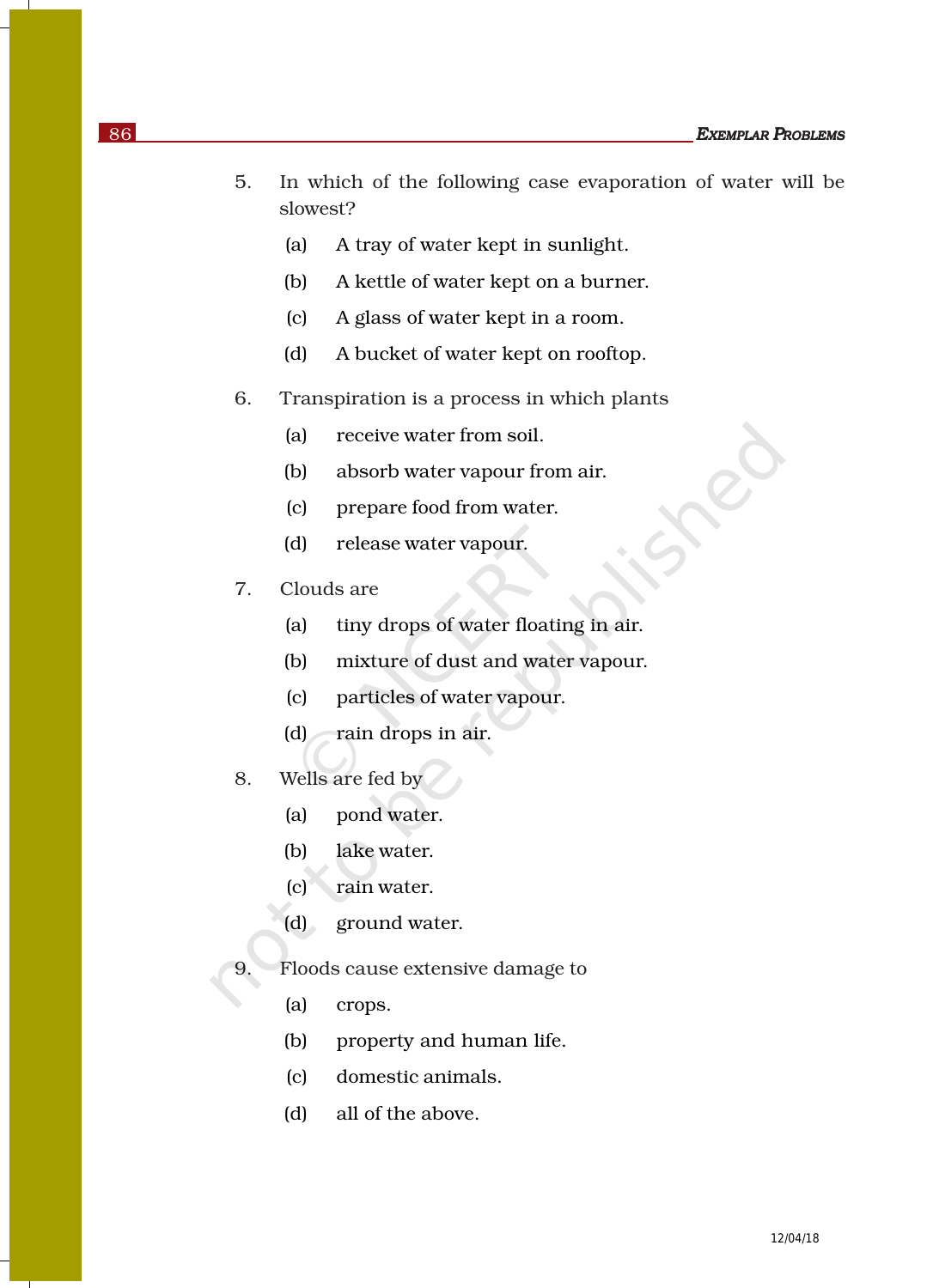#### *WATER* 87

- 10. "Catch water where it falls" is the basic idea behind
	- (a) recycling of water.
	- (b) making dams to store water.
	- (c) rain water harvesting.
	- (d) condensation of water vapour.

## VERY SHORT ANSWER QUESTIONS

11. Look at Fig. 14.1.



*Fig. 14.1* 

Write down activities shown in this figure in which water is being used.

- 12. Write any two activities which require more than a bucket of water.
- 13. Write any two activities which require less than one bucket of water.